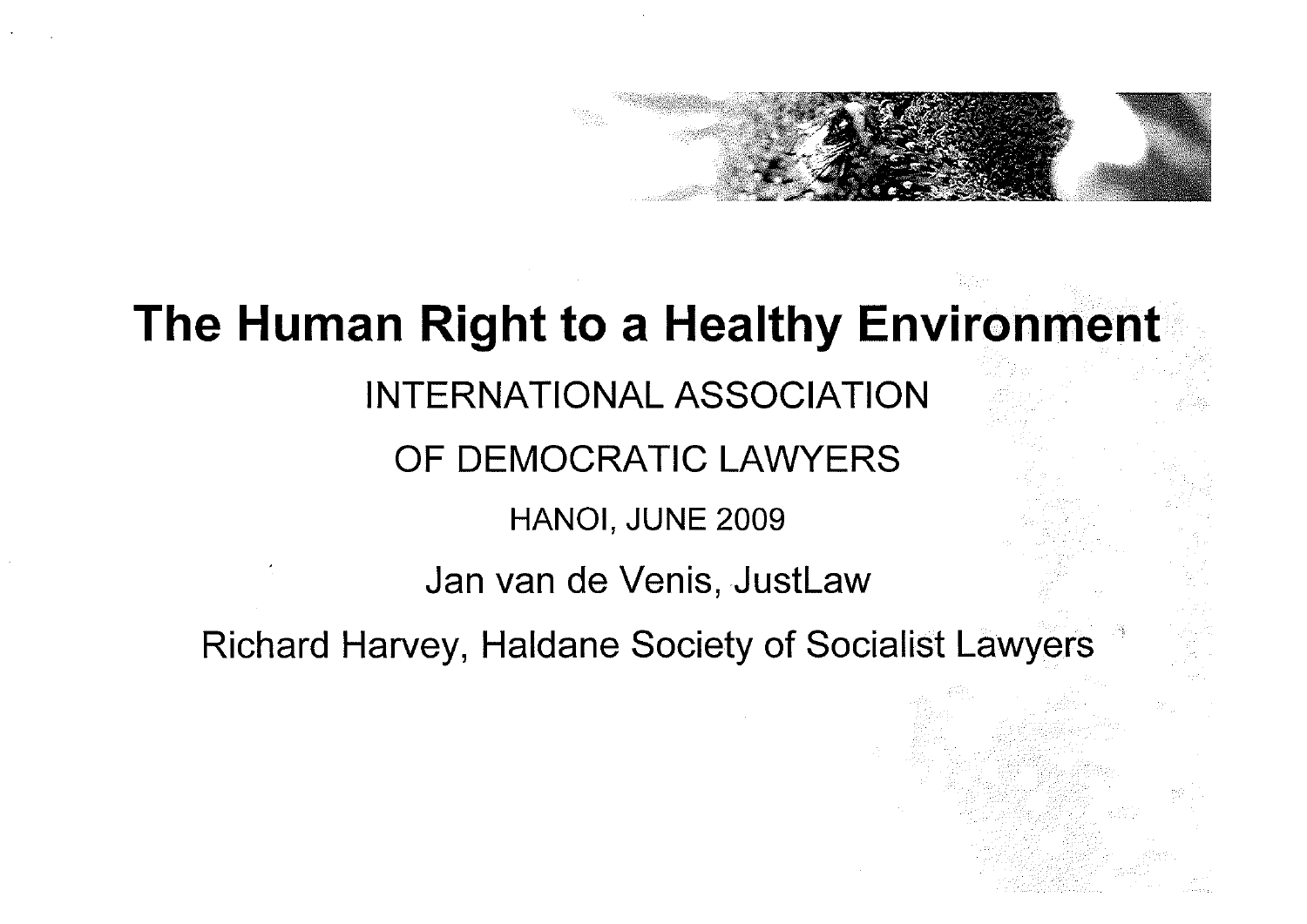

#### **What are Human Rights?**

Human rights are the basic rights and freedoms to which all humans are entitled.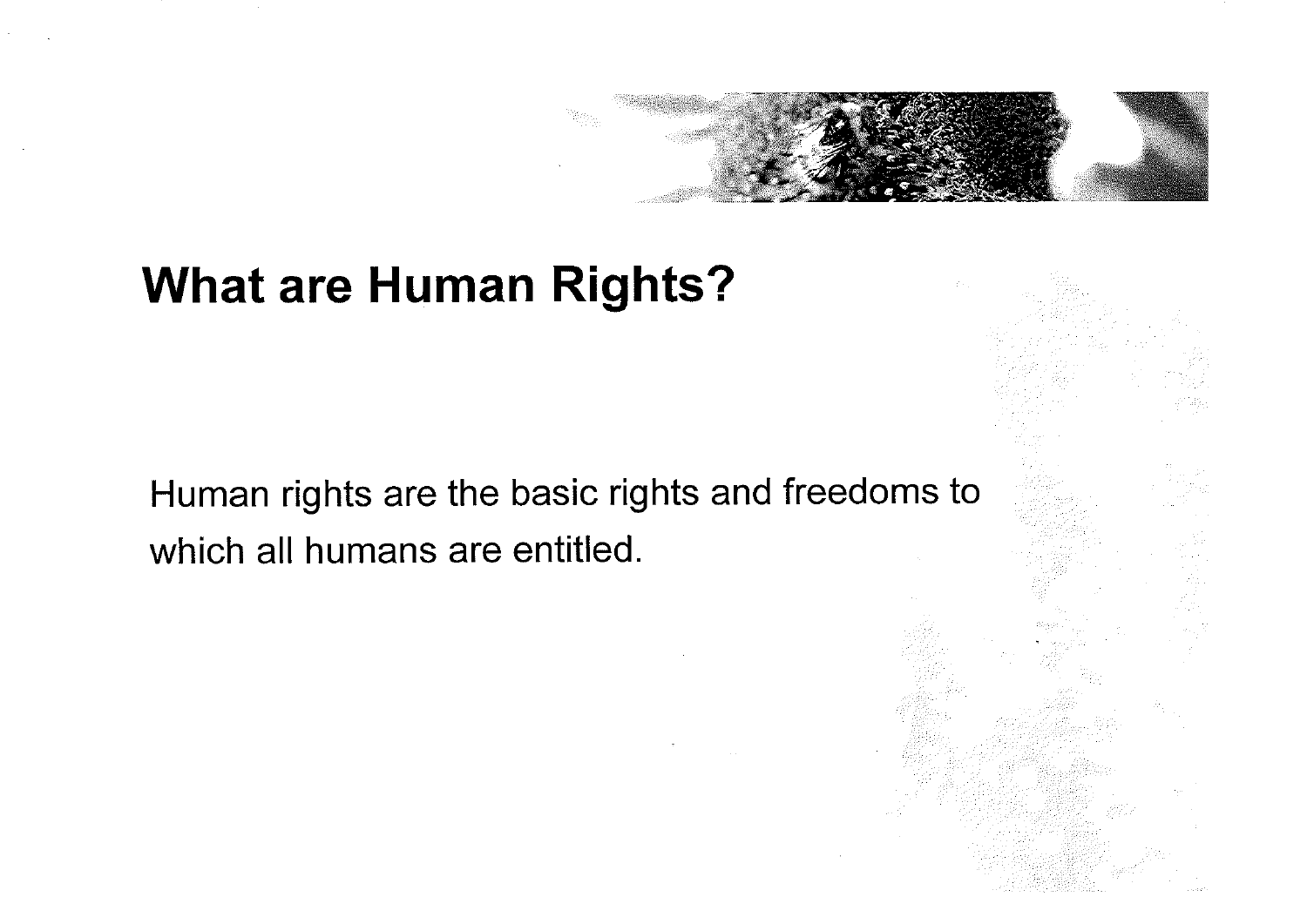

#### **Questions?**

- Should we speak of "Human Rights **and** the  $\bullet$ Environment"?
- "Human Rights **in** the Environment"?  $\bullet$
- or "Human Rights to the Environment"?  $\bullet$

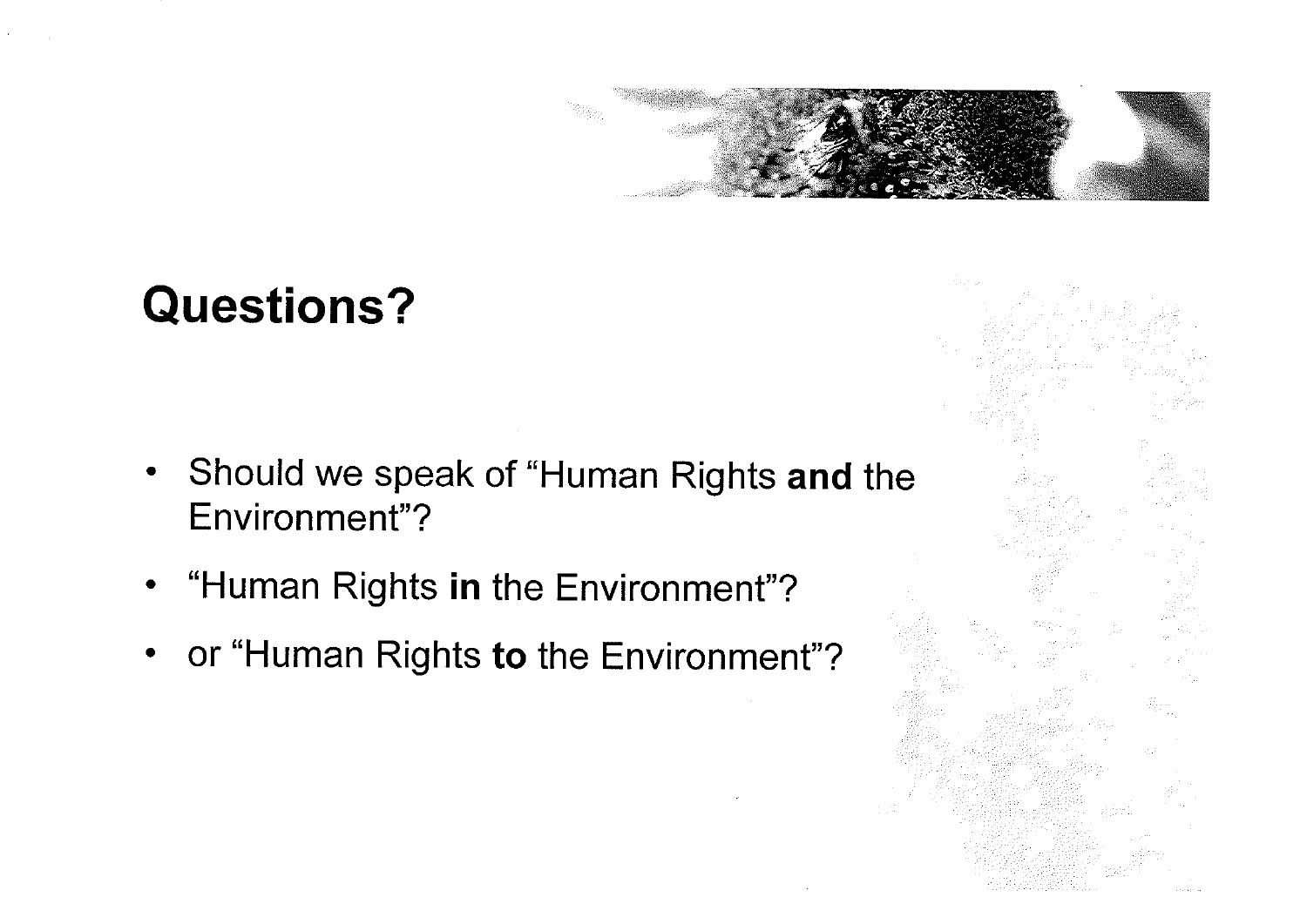

# **"Earth provides enough to satisfy every**  man's need, but not every man's greed."

**Mahatma Gandhi**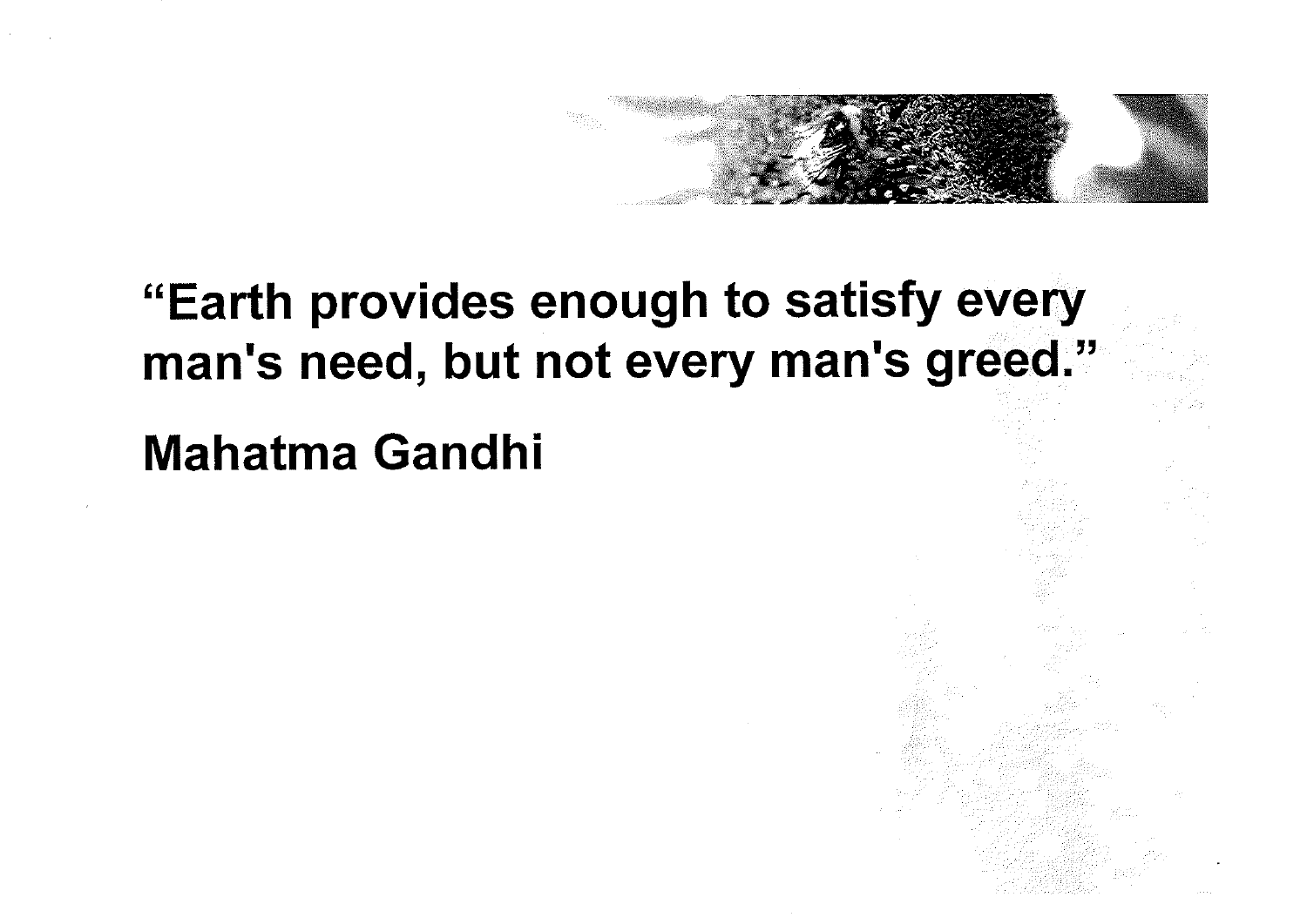#### **International Binding and Non-Binding**

- **Universal Declaration on Human Rights**  1948
- 1966 **ICCPR**
- 1966 **ICESCR**
- **Stockholm Declaration**  1972
- **CEDAW**  1979
- **CRC**  1989
- **Rio Declaration, confirmed in Johannesburg 2002**  1992
- **Aarhus Convention**  1998
- **UN Secretary General Report on relationship between** 2005 **Human Rights and the Environment**
- **UN GA Declaration on the Rights of Indigenous People** 2007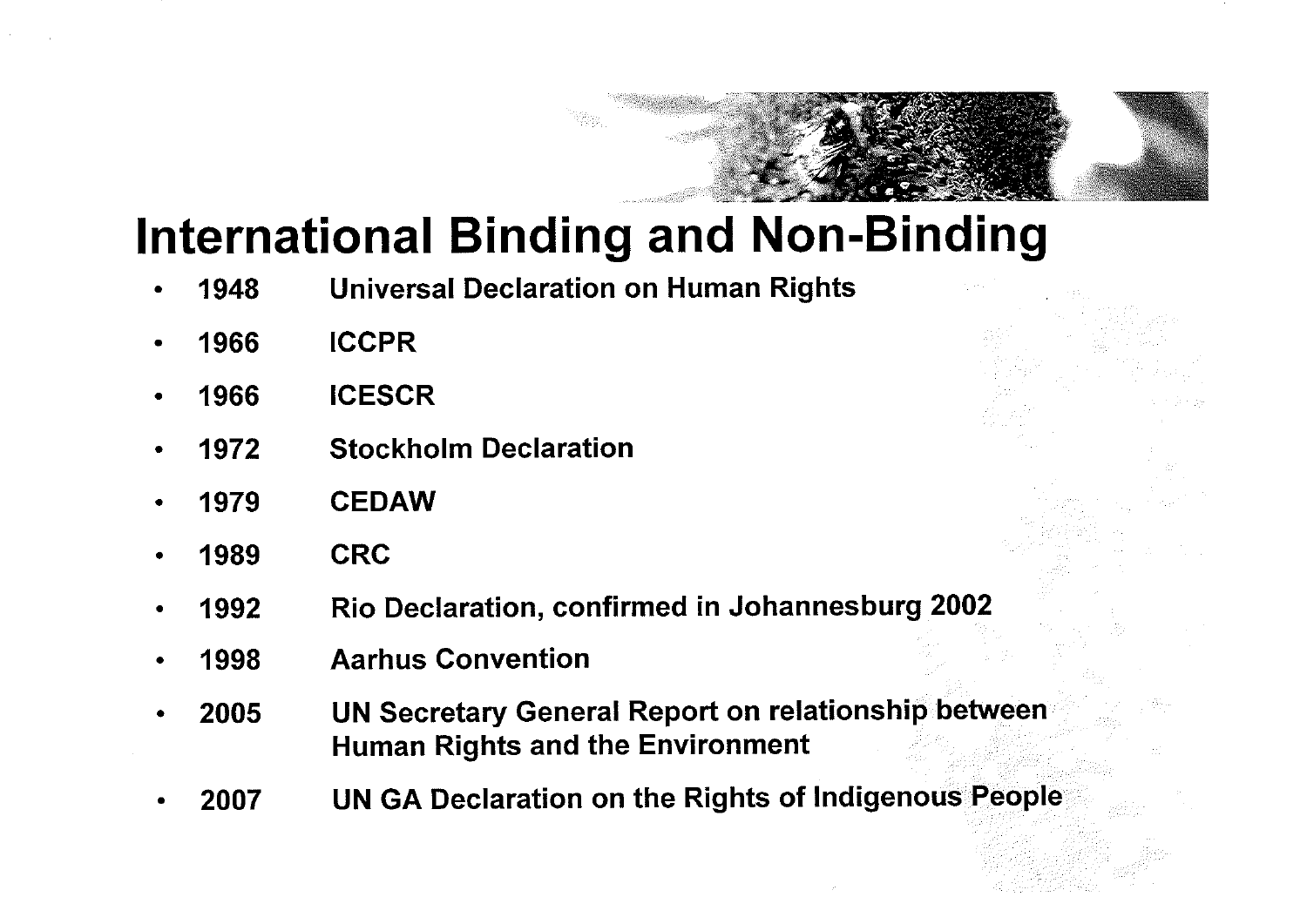

### **Regional**

- 1950 ECHR  $\bullet$
- 1981 ACHPR  $\bullet$
- 1988 ACHRESCR add. Protocol San Salvador  $\bullet$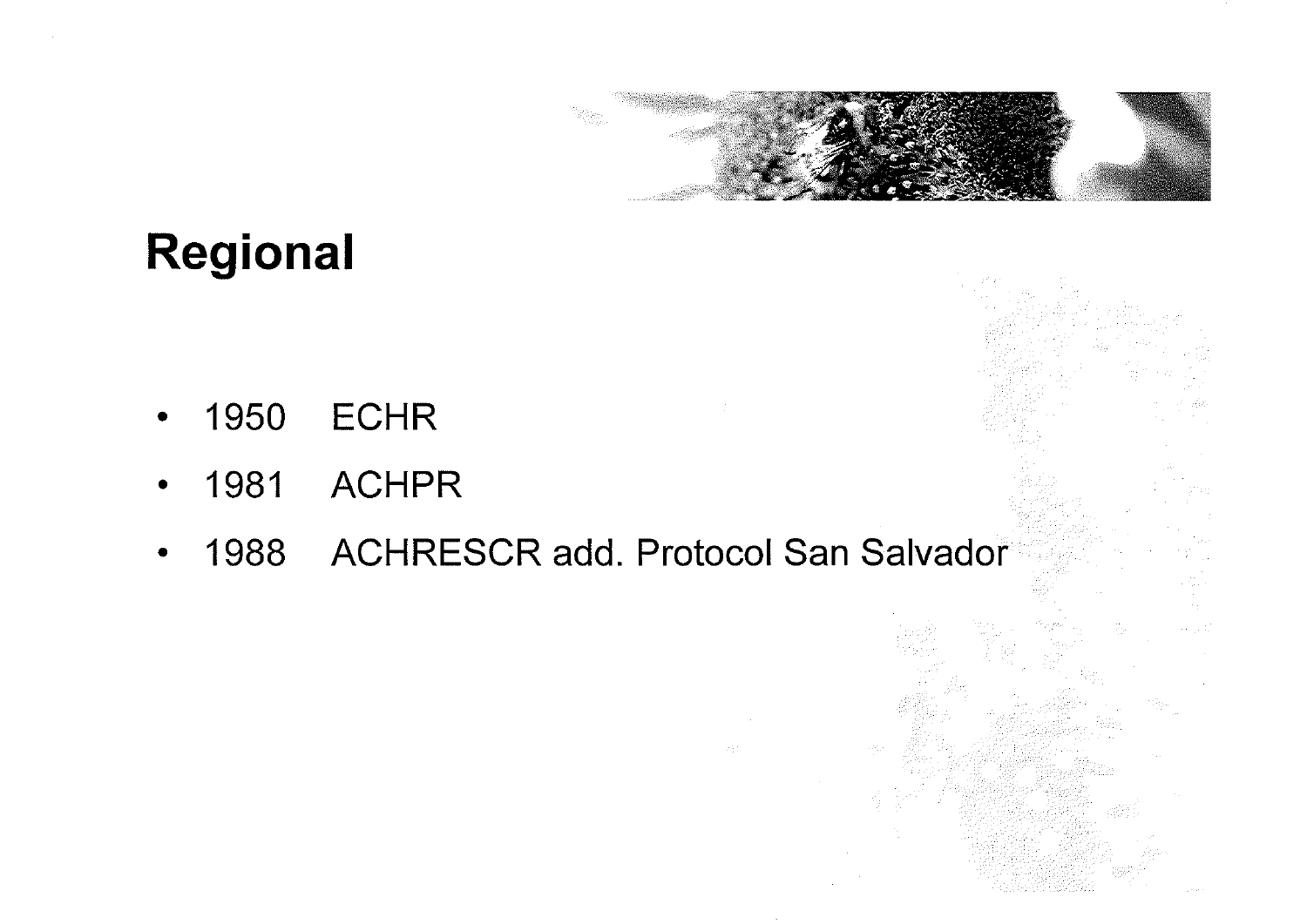# **Jurisprudence** - **International**

- UN HR Commission UN HR Council
- UN HR Committee
- UN ESCR Committee
- ICJ  $\bullet$
- Do we need an International Court for the Environment?

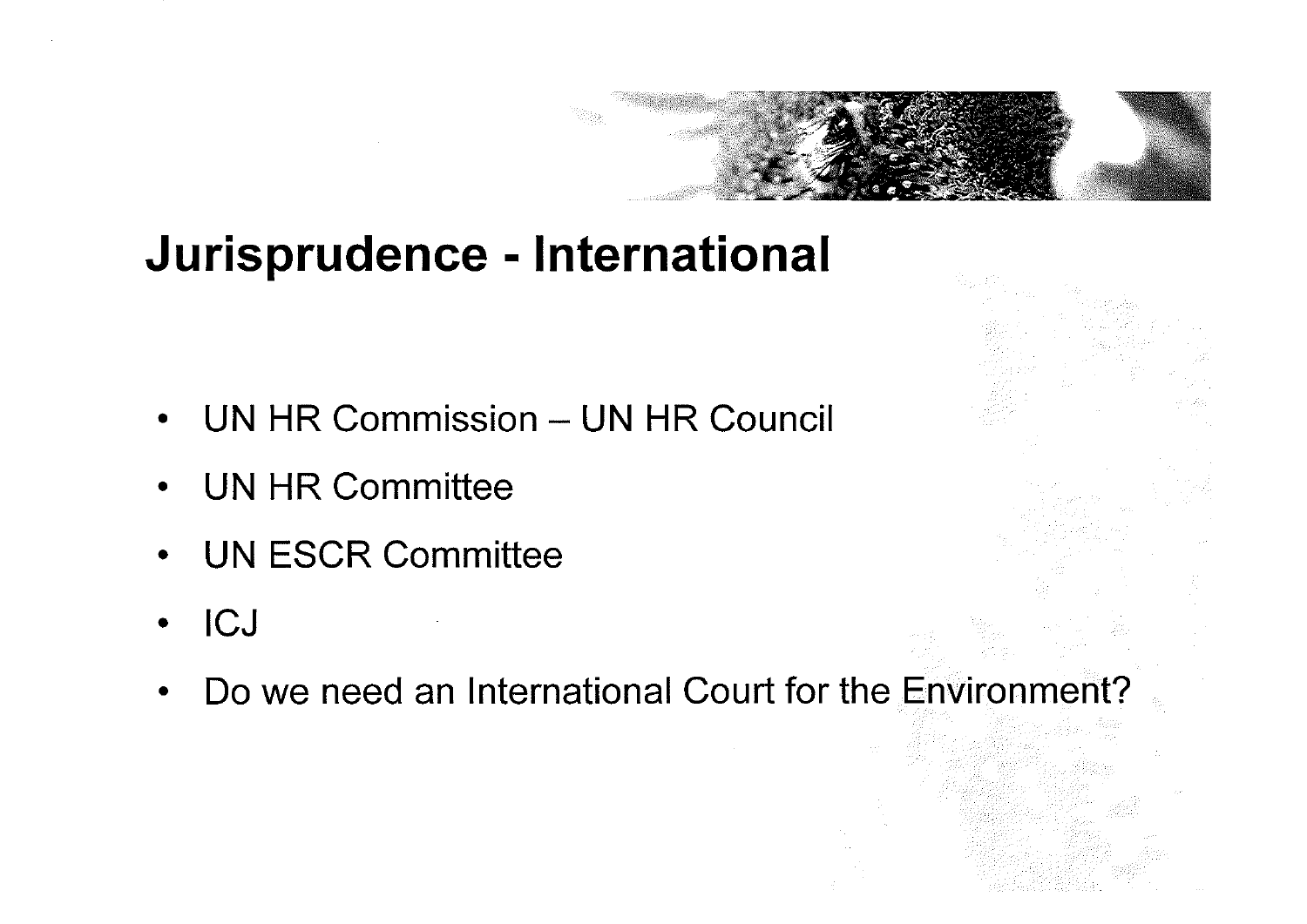# **Jurisprudence** = **Regional**

- African Commission
- Inter-American Commission and Court
- **ECHR**  $\bullet$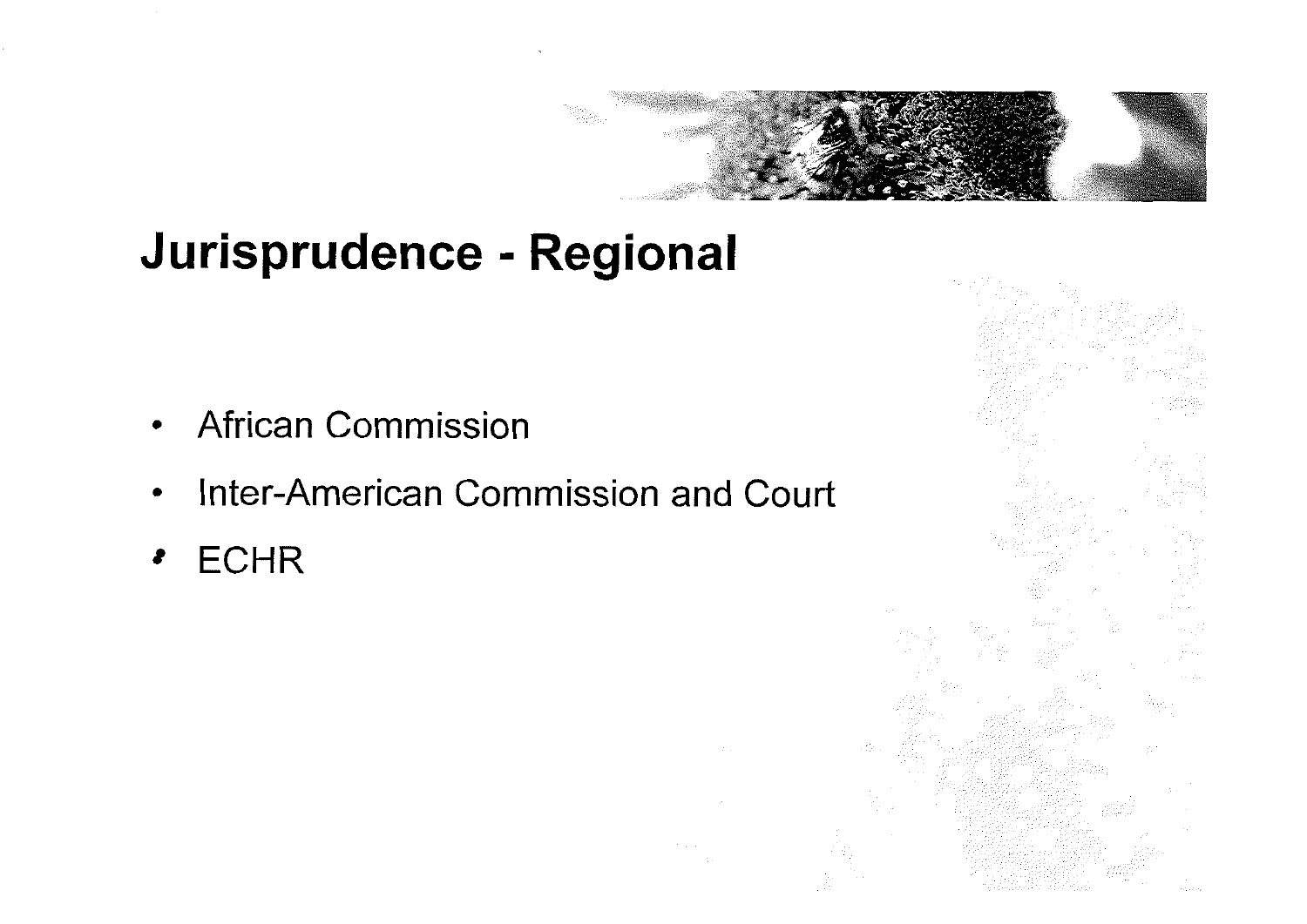# **National Law and Jurisprudence**

More than 100 constitutions Some proclaim a duty of care for the government, some create an individual right

Like Brazil, article 225 FC:

"Everyone has the right to an ecologically balanced environ which is an asset of common use and essential to a healthy quality of life, and both the Government and the community shall have the duty to defend and preserve it for present and future generations."

Much local case law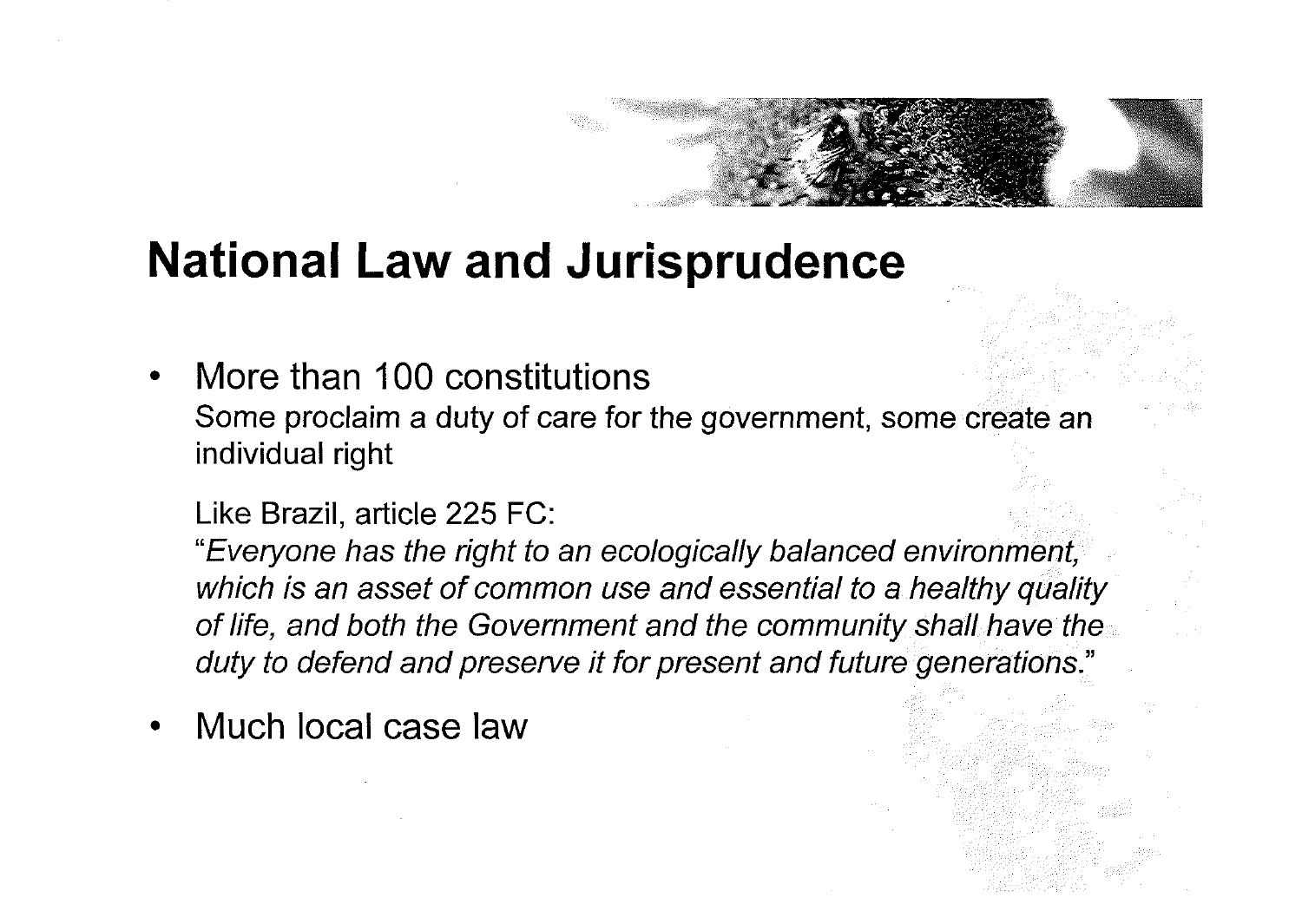# **Three Approaches**

- 1. Environmental protection is a pre-condition to the enjoyment of internationally guaranteed human rights, especially the rights to life and health
- Certain human rights are essential elements to achieving environmental protection, which has as a principal aim the protection of human health
- Links between human rights and the environment are indivisible and inseparable. This posits the right to a safe and healthy environment as an independent substantive human right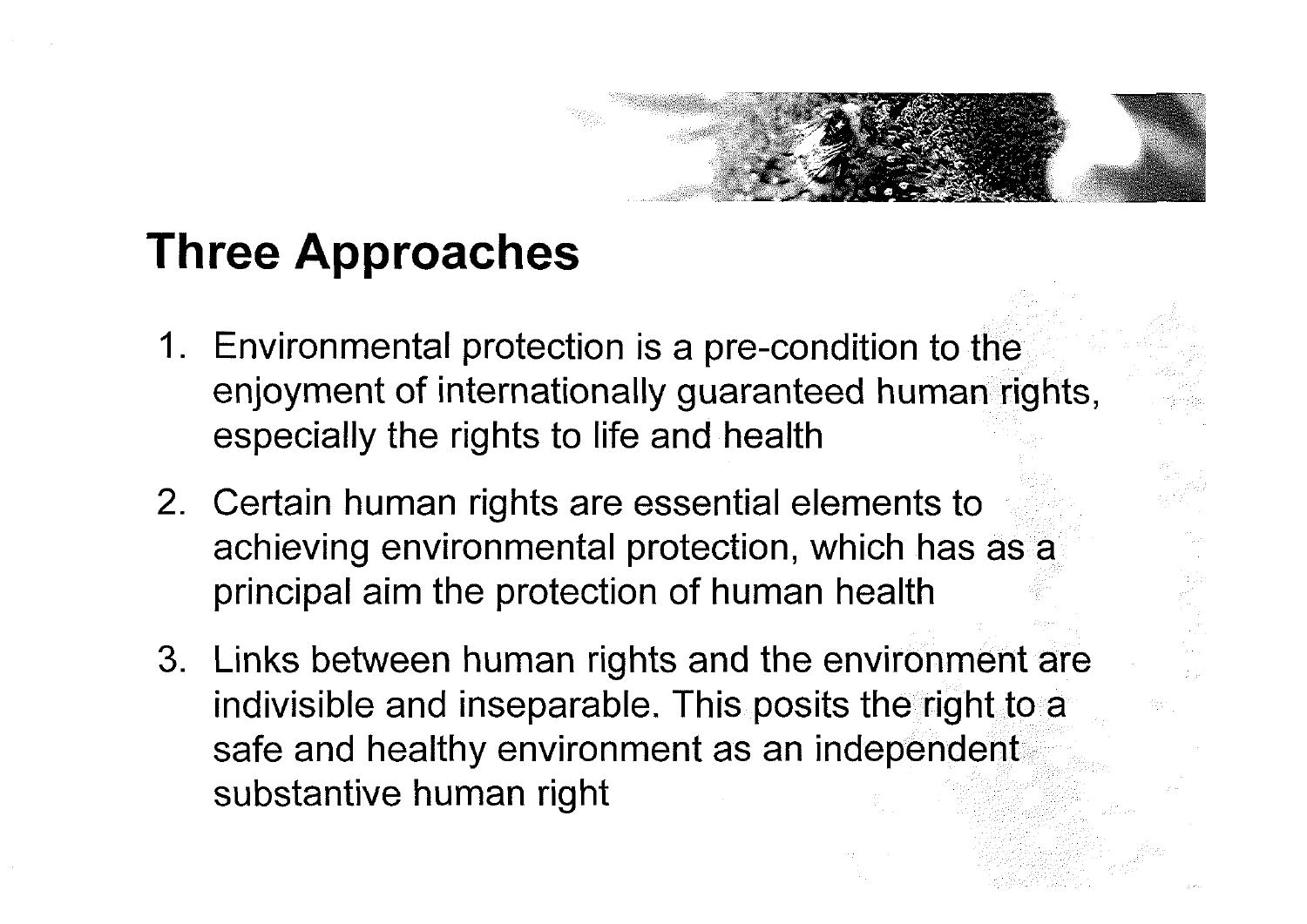### **Why a Rights-Based Approach?**

- Focus on individuals, not on States
- (1nter)national access to Court
- Individuals have rights where individuals get hurt by disruption of the environment
- Human rights claims are absolute (no lobby, negotiations or successful pressure)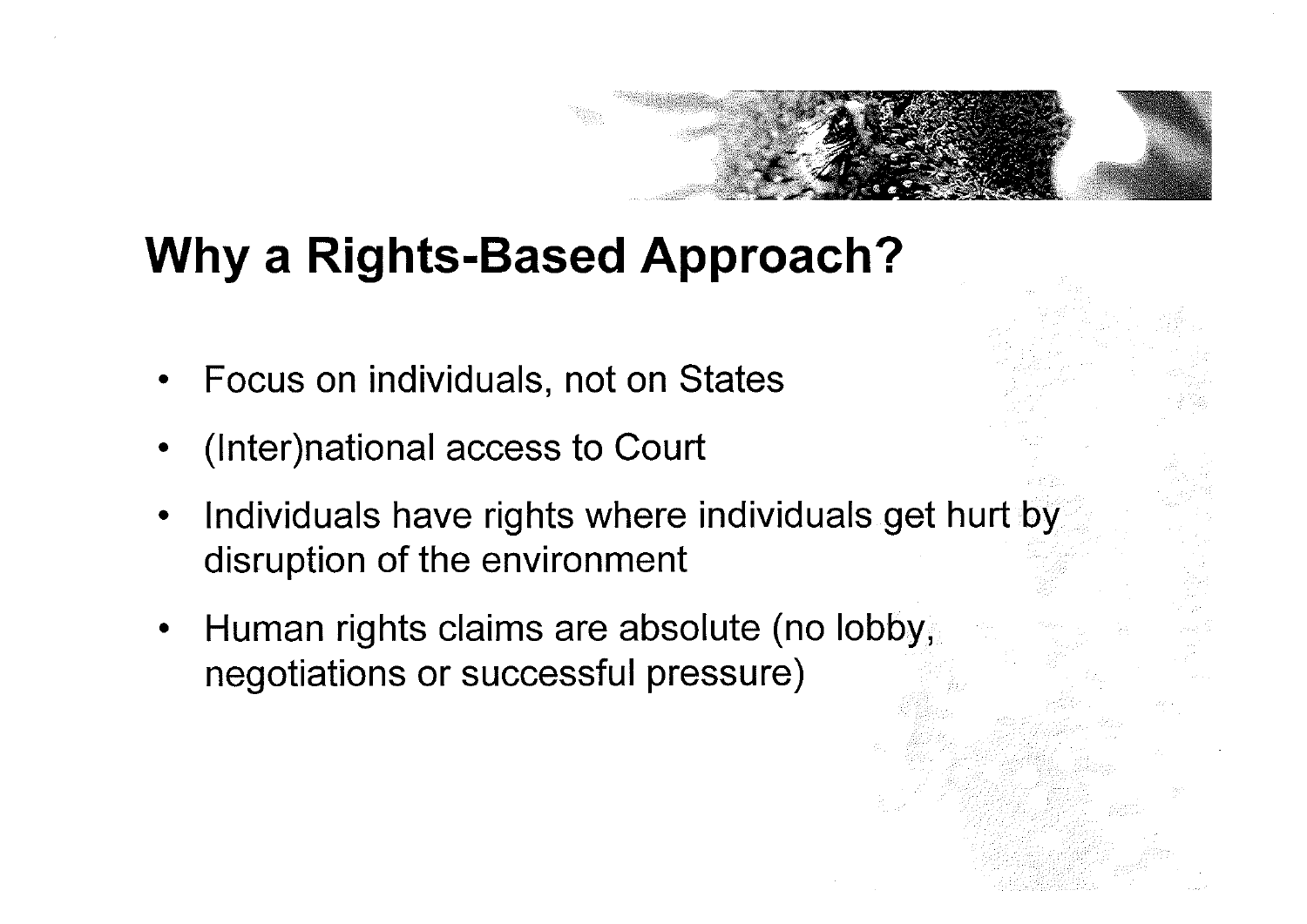# **Creativity in the Courtroom**

We must find new tactics, e.g.

- The "Greenpeace Defence" to challenge government policies and corporate greed or corruption.
	- Genetically modified crops
	- Coal-fired power stations
	- The "Tokyo Two"
- Multi-Pronged Approaches challenging the polluter where it hurts his pocket, e.g. Trafigura & Côte d'Ivoire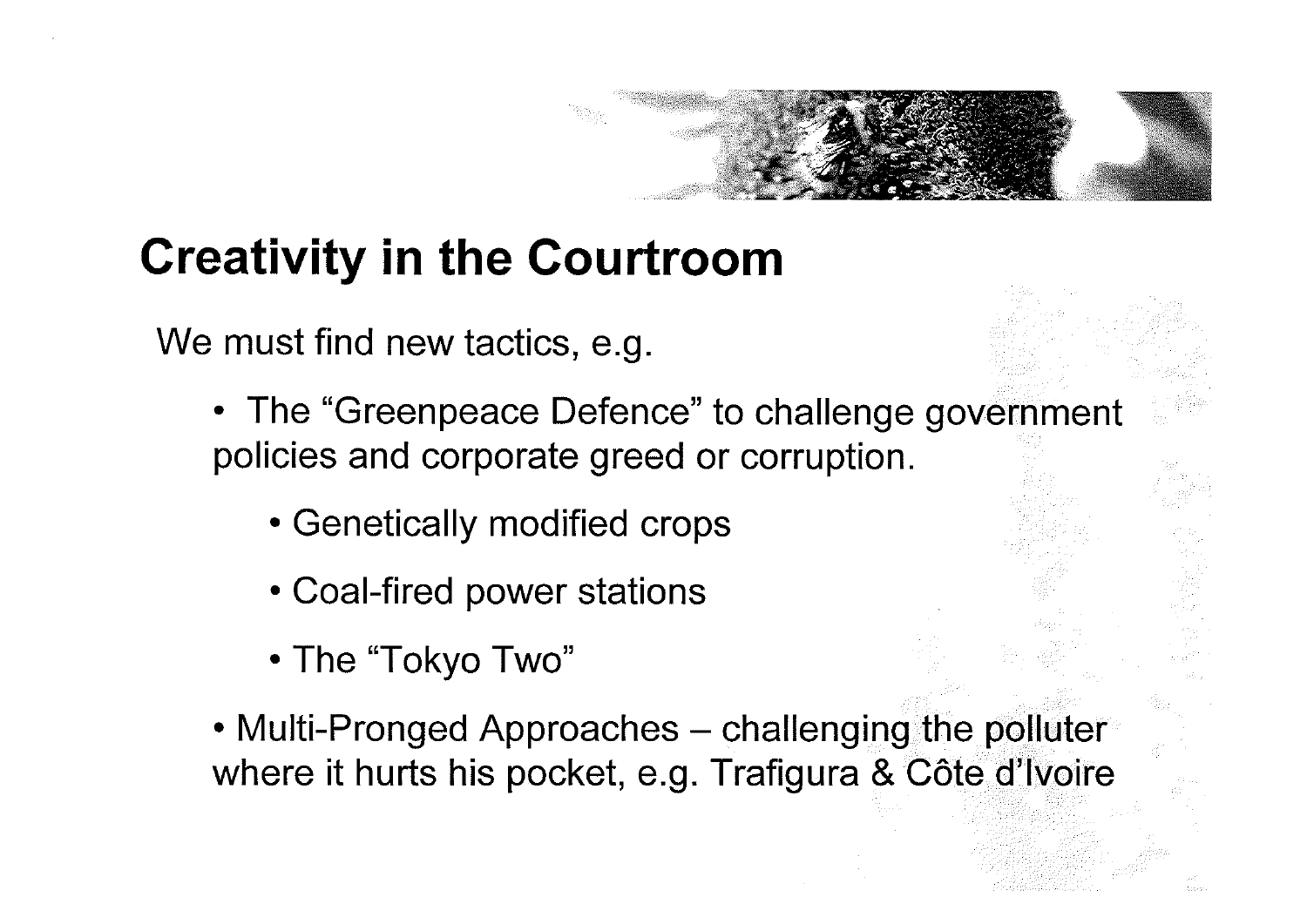# **Beyond the Courtroom**

We must help NGOs and civil society groups to explore additional remedies, e.g.:

- WTO Dispute Settlement Body and Appellate Body
- Kyoto Compliance Committee
- Regional Trade Agreements (NAFTA example)
- World Bank ICSID Public Protest
- UNESCO World Heritage Council
- Regional Human Rights Bodies